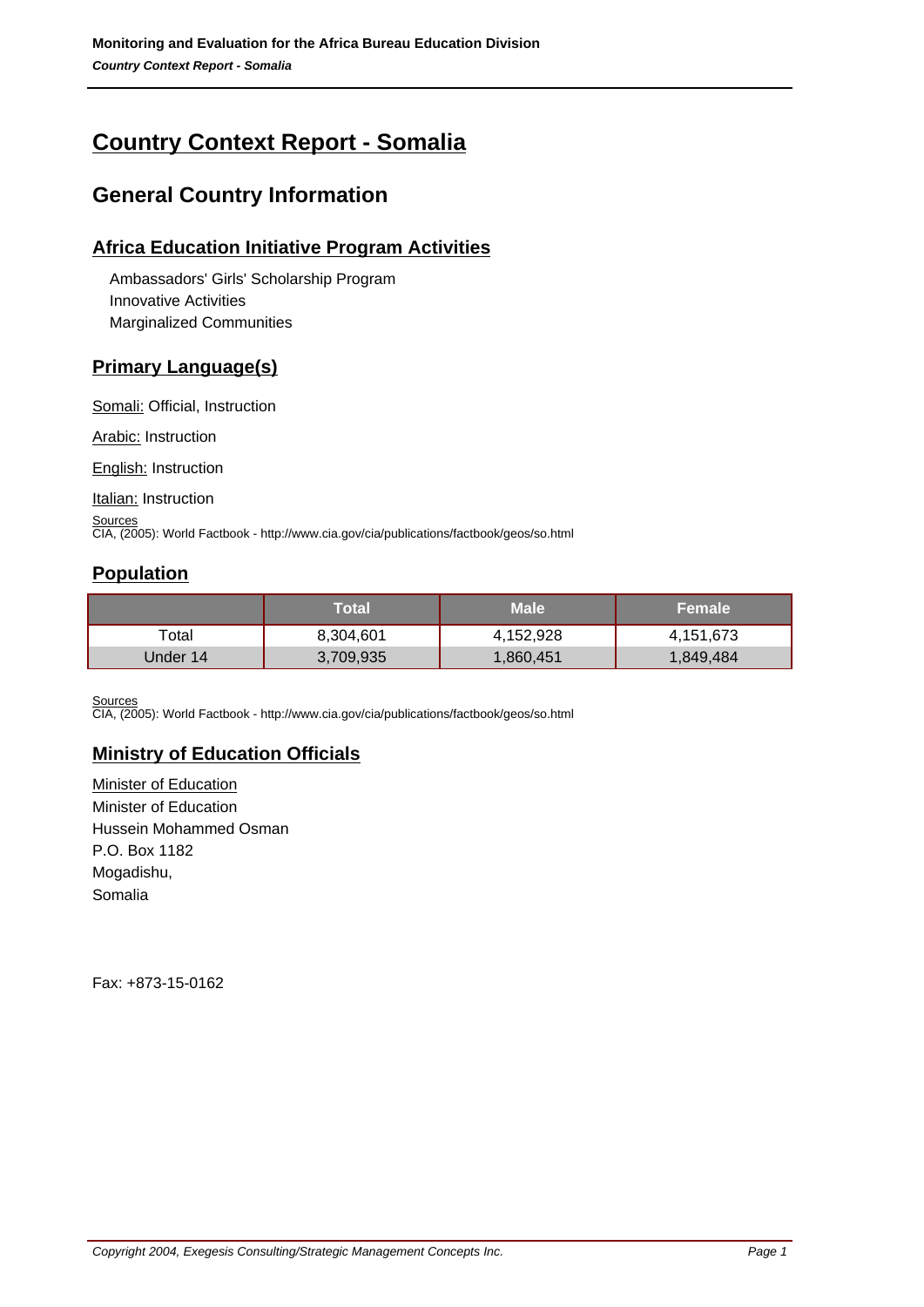## **USAID**

**Director** Andrew Sisson Kasarani Road, Nairobi, Kenya P.O. Box 30261 00100 GPO Nairobi Kenya Phone: +254-20-862-400, 402 Fax: +254-20-860-949, 870, 562

There is no USAID office in Somalia.

## **Basic Education General Information**

## **Breadth of Basic Education Activities**

Length of Primary School Cycle: 8 Years Duration of compulsory education: Age of entry: 6 Age of exit: 14 **Sources** globaled - http://www.Imu.edu/globaled/wwcu/background/so.rtf -

## **Early Childhood Education**

Early childhood education is provided.

A small number of kindergartens are run by non-governmental organizations (NGOs) and private individuals in the largest urban centers. Structured learning opportunities for the majority of pre-primary age children are concentrated in Koranic schools. The quality of learning in both Koranic schools and kindergartens is questionable.

**Sources** The EFA 2000 Assessment: Country Reports: Part II: Analytic Section http://www2.unesco.org/wef/countryreports/somalia/rapport\_2.html

## **National Curriculum**

A national curriculum exists.

Most primary schools now use the new lower primary national curriculum developed in the Somali language by the United Nations Children Fund (UNICEF), United Nations Education, Scientific and Cultural Organization (UNESCO) and other partners. Previous support from the European Commission (EC) and other partners made it possible to develop curricula and materials for the primary school system.

Sources

Reliefweb, (2005): EC and UNICEF join hands to support education in Somalia http://www.reliefweb.int/rw/RWB.NSF/db900SID/VBOL-696HBA?OpenDocument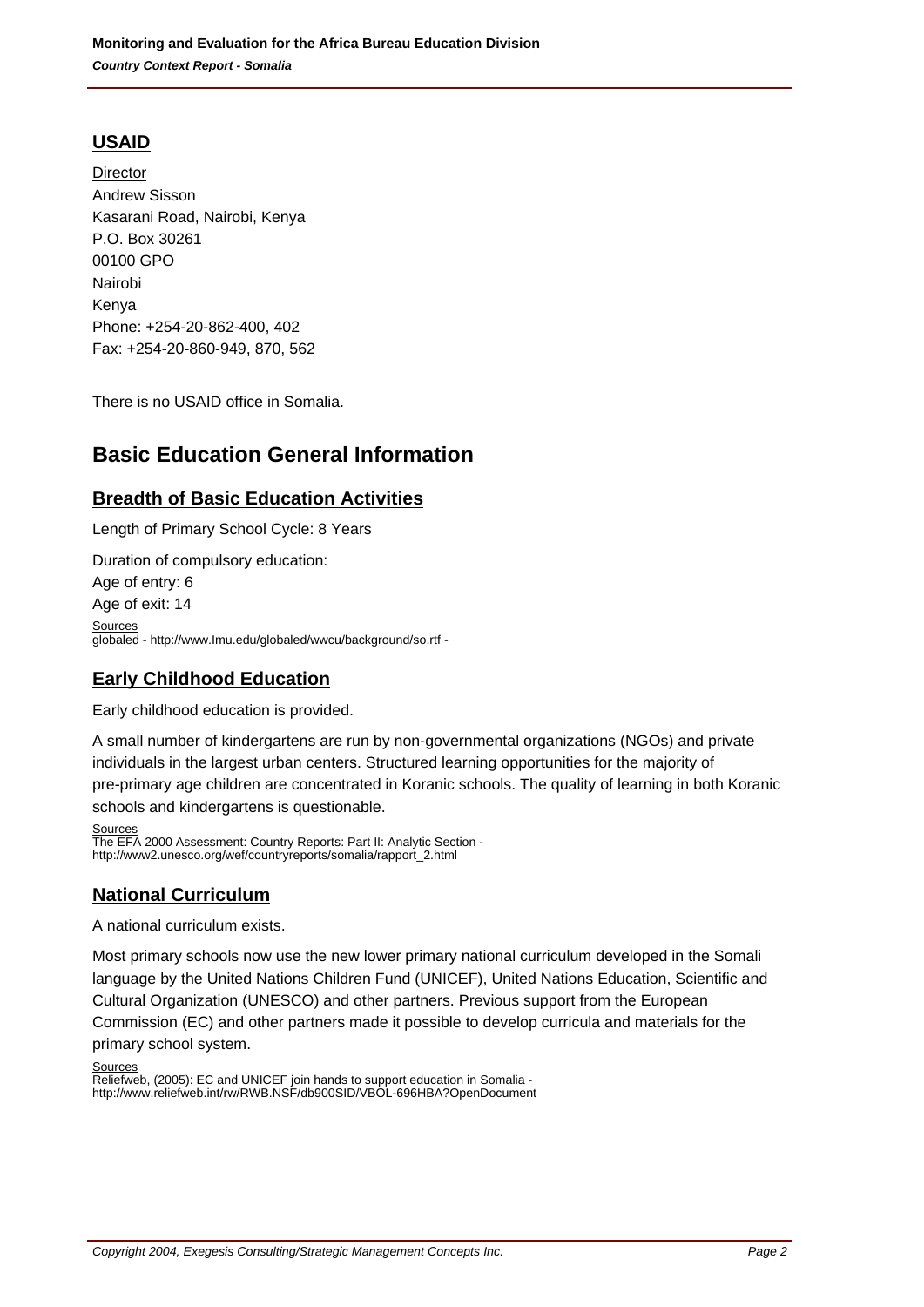## **National Exams - At what level are national exams written?**

Primary education lasts for eight years. Secondary education lasts for four years. All main subjects are taught. Studies lead to the Secondary School Leaving Certificate. Sources globaled - http://www.Imu.edu/globaled/wwcu/background/so.rtf -

### **What are the key basic education challenges?**

Somalia lacks a coherent, national education system. Three-quarters of primary schools cannot give children the basic skills necessary to prevent a relapse into illiteracy.

#### Challenges:

Although there are tangible indicators of success for a system that is attempting to resurrect, among the list of challenges are the following:

#### Access:

Access to education is one of the biggest challenges for Somali society, due to limited service providers and the lack of money resulting from the economic and security problem in Somalia. Even with the limited available educational institutions, unbalanced distribution is observed in terms of urban vs. rural, general education with technical, and gender disparities.

#### Quality:

Improving the quality of education is an additional challenge, both in terms of infrastructure, buildings, equipment, teaching and learning materials and curriculum documents, and in human resource development, policies, regulations and practices.

#### Ownership:

Determining who manages education is another important challenge. Is it community owned as in the traditional or pre-colonial era or owned by the state as in the military rule?

### **Sources**

Concernworldwide, (2005): Our Work - http://www.concernusa.org/ourwork/countries.asp?cid=20

### **Is primary education 'free' (legally)?**

Most existing schools are concentrated in and around urban areas and are mainly financed by fees or other forms of support from parents and communities, with some input from external agencies.

In April 2005, UNICEF welcomed a pledge by the president of a semi-autonomous Somali territory to ease parents` financial burden by taking over the payment of salaries for primary school teachers. Some 200 teachers stand to benefit from the move which will mark a major break from the norm in Somalia where traditionally parents have had to bear full responsibility for the payment of teachers. The payment of teachers` salaries will free parents of a major financial burden and will remove a significant obstacle in getting all children, and especially girls, to access and complete their primary education.

Sources

UN News Centre, (2005): UN agency welcomes Somali leader`s pledge to pay primary school teacher salaries http://www.un.org/apps/news/story.asp?NewsID=13888&Cr=somali&Cr1 UNICEF, (2002): Education - http://www.unicef.org/somalia/education.html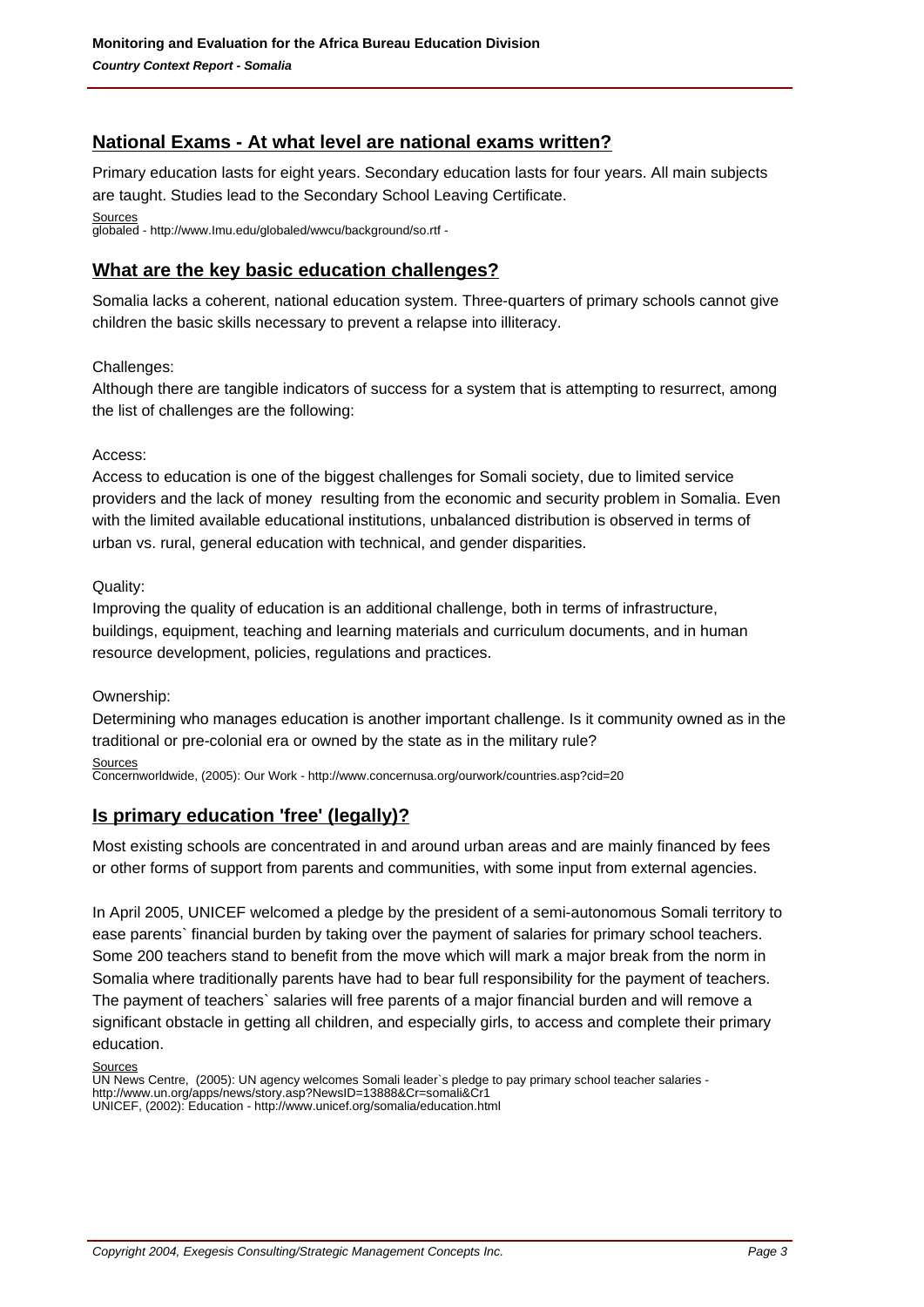## **In what ways is the education system addressing the needs of marginalized groups? Are there special schools?**

Special schools exist.

The Communication, Protection and Participation (CPP) program seeks to provide a human rights based framework to influence behavioral change for Somali children and youth. It focuses on communication for development, youth as agents of change, protecting children from violence, abuse, exploitation and discrimination, and HIV/AIDS awareness, prevention and control.

Sources UNICEF/cpp - http://www.unicef.org/somalia/cpp.html

## **Primary School Enrollment by Year and Grade**

| Year    | Grade | <b>Total</b> | <b>Male</b> | Female | Urban | <b>Rural</b> |
|---------|-------|--------------|-------------|--------|-------|--------------|
| 2003(1) | Total | 285,574      |             |        |       |              |
| 2002(2) | Total | 286,808      |             |        |       |              |
| 1999    | Total | 148,015      |             |        |       |              |
| 1997(3) | Total | 151,085      |             |        |       |              |

(1) - FY 2003/2004

Somalia has one of the lowest primary school enrollment rates in the world.

(2) - FY 2002-2003

(3) - FY 1997

**Sources** 

Reliefweb, (2005): EC and UNICEF join hands to support education in Somalia http://www.reliefweb.int/rw/RWB.NSF/db900SID/VBOL-696HBA?OpenDocument UNESCO\_2 - http://www2.unesco.org/wef/countryreports/somalia/rapport\_1.html

## **Enrollment Age**

| Year | General | <b>Male</b> | <b>Female</b> | <b>Urban</b> | <b>Rural</b> |
|------|---------|-------------|---------------|--------------|--------------|
|      |         |             |               |              |              |

**Sources** 

globaled - http://www.Imu.edu/globaled/wwcu/background/so.rtf -

## **Are there alternatives to traditional schools?**

Yes. The UNICEF project focuses on builidng alternative, non-formal learning opportuniies for the youth who do not have access to formal education.

There is also, higher technical and vocational education which is offered in specialized institutions that provide courses that last between one and four years in subjects such as Industrial Studies, Public Health, Veterinary Medicine, Telecommunications, and Commerce.

Sources

globaled - http://www.Imu.edu/globaled/wwcu/background/so.rtf - UNICEF/somalied - http://www.unicef.org/somalia/education\_111.html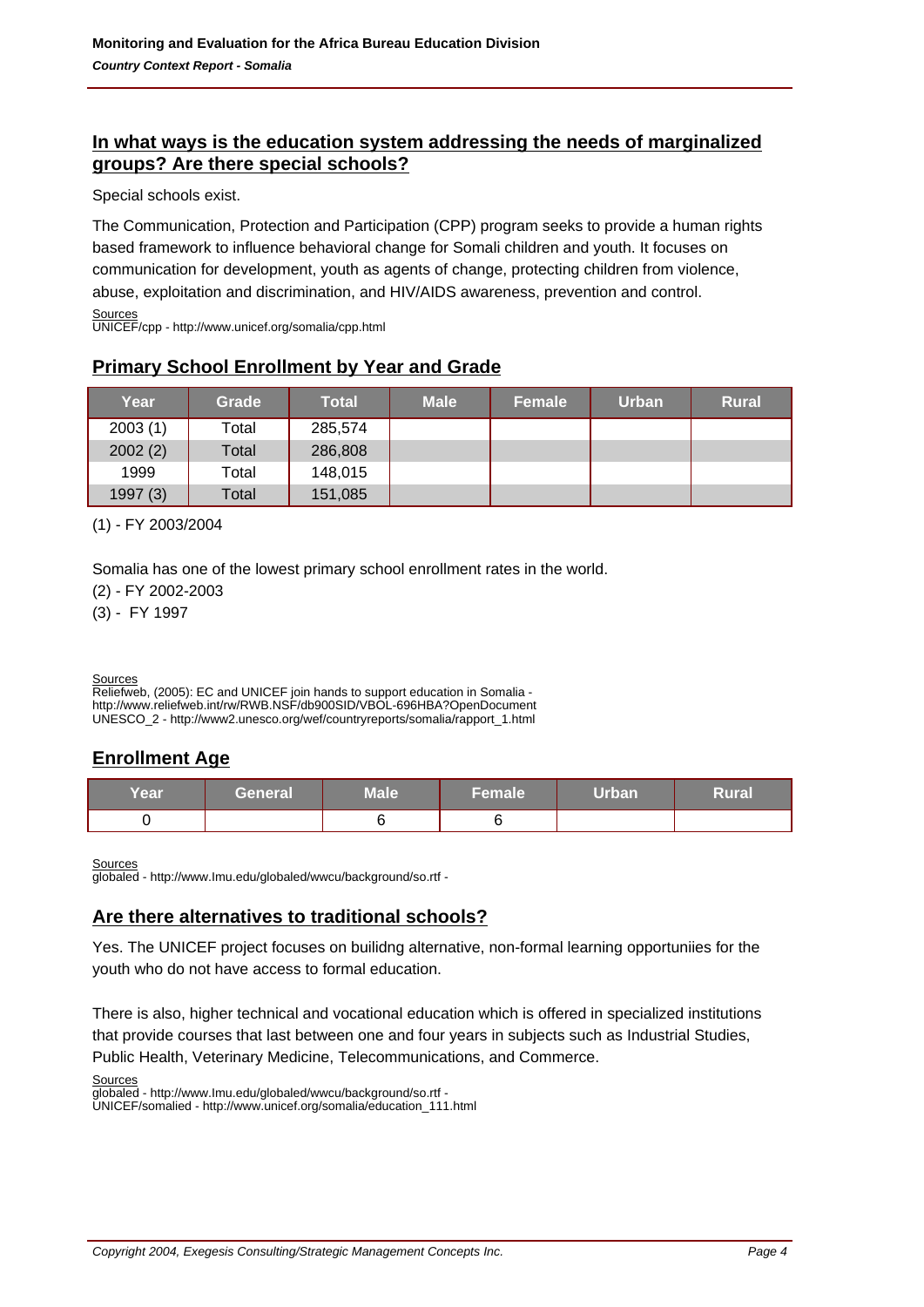## **How is the country addressing HIV/AIDS issues?**

UNICEF and other non-governmental organizations are working to bring awareness into communities and the situation may improve over time. Through this project, religious leaders and elders, women, youth groups, and secondary school students and teachers are all receiving HIV/AIDS education. This includes how to prevent the virus, sensitivity training for working with HIV/AIDS infected people, and knowledge about how the virus is transmitted. Information-Education-Communication (IEC) materials have been developed, pre-tested and distributed to support these efforts. **Sources** 

UNICEF : Communication, protection and participation - http://www.unicef.org/somalia/cpp\_135.html

## **Are there political conflicts and what is the impact of these conflicts on education?**

Somalia`s education system has been in a state of crisis for many years and was dealt a crushing blow by the war that broke out in the early 1990s. As a result of persistent insecurity, economic collapse, and lack of governance, many schools closed. Only 11% of primary aged children are enrolled in school: 10% of girls and 12% of boys. These indicators place Somalia among the lowest ranking countries in the world.

Somalia now has a government and a parliament which need to be made more functional and are in the process of seeking peace. A national disarmament of militia groups was to be launched across Somalia during September 2005.

**Sources** 

irinnews, (2005): Interview with Amb Francois Lounseny Fall, SRSG for Somalia -

- http://www.irinnews.org/report.asp?ReportID=48753&SelectRegion=Horn\_of\_Africa&SelectCountry=SOMALIA
- The Standard, (2005): Somalia govt to disarm militia groups, says PM http://www.eastandard.net/hm\_news/news.php?articleid=28027

UNICEF-Somaliagirlseducation - http://www.unicef.org/girlseducation/files/Somalia\_2003\_(w.corrections).doc

### **Are there on-going, recently completed projects relating to the following areas?**

Teacher Training

Concern Worldwide:

 • Concern Community Education project is targeting students and teachers in seven community schools.

• Their assistance focuses on strengthening teacher training and improving learning conditions in schools.

• One hundred and eight teachers have been trained in subjects and teaching methodology.

**Sources** Concernworldwide, (2005): Our Work - http://www.concernusa.org/ourwork/countries.asp?cid=20

Textbooks and other Learning Materials

Worldwide Concern:

Through the Concern Community Education project 3,500 children have been given access to education and have received educational materials.

**Sources** 

Concernworldwide, (2005): Our Work - http://www.concernusa.org/ourwork/countries.asp?cid=20

Encouraging the Participation of Local Communities in Education

Concern Worldwide:

Concern Community Education project focuses on strengthening the management and planning capacity of the school committees and advancing a viable and durable financial system. Emphasis is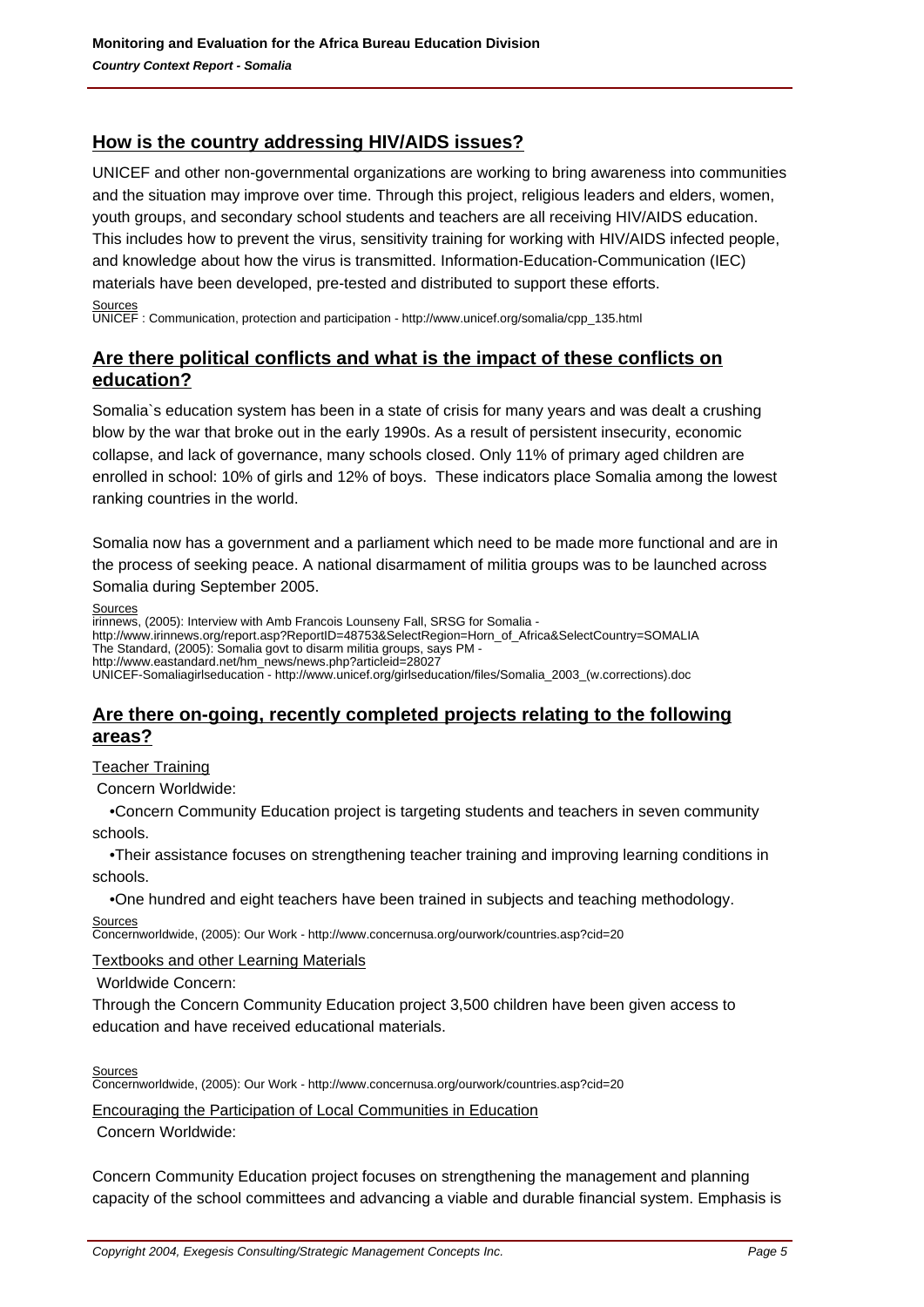placed on the development and implementation of appropriate strategies for increased community participation in school management and development plans.

In the absence of a national Department of Education, project success depends on the strength and cohesion of community education committees and as a result Concern will continue to build the committees' capacity to effectively manage the schools.

Seven community education committees have been trained in school management and development and seven school premises have been maintained in good condition.

#### **Sources**

Concernworldwide, (2005): Our Work - http://www.concernusa.org/ourwork/countries.asp?cid=20 reliefweb/UNID - http://www.reliefweb.int/rw/rwb.nsf/AllDocsByUNID/bb309b5ab64dc917c1256997004c248f

## **What is the status of Muslim education?**

Koranic classes are required for Muslim students in primary and secondary schools, including for Muslim students in private Christian mission schools.

Two UNICEF studies in the latter 1990s (Njoe, 1996 and 1998) found that in the North West and North East zones 59% and 39% respectively, of all children attended Koranic school (for 2 to 2½ hours per day), usually for two years, between the ages of fou and 10 years. Enrollments were high in urban and settled rural areas and low among nomads. Morah and Musa (1997) found that in the North West zone (a) pre-school age children (four to five years of age) accounted for less than 14% of the Koranic school enrollment; and (b) 54% of children attending Koranic schools were nine years of age and above and that 30% attended primary school simultaneously. UNICEF-Somalia estimates that in 1997 Koranic school enrollment in the North West was about 37,500 (about the same number enrolled in formal primary schools). Comparable data is not available for the central and southern zones but there is no reason to believe that the picture would be substantially different.

Percentages of 4-10 year-olds attending Koranic school in 1996/97 is as follows:

Urban North West = 76%

Urban North East  $= 63\%$ 

Sendentary Rural North West = 64%

Sendentary Rural North East = 62%

Nomadic North West = 18%

Nomadic North East  $= 4\%$ 

Zonal North West = 59%

Zonal North East = 39%

The proportion of the three to five age group enrolled in either Koranic schools or kindergartens is small. Nomadic communities, comprising more than 50% of the total population of Somalia are poorly served in Koranic education. This fact comprises a major challenge to the future development of the education system.

Partly responding to findings that Koranic schools are diversifying their curricula to include secular disciplines, since the civil war UNICEF, UNESCO-PEER and some NGOs have provided sets of textbooks and other instructional materials to a small number of Koranic schools in various parts of Somalia. Potentially more significant, in 1997 UNICEF assisted in launching an action research project, based on 35 selected Koranic schools in the North West zone, to pave the way for integration into formal primary schools through improved curriculum. The project aims to stimulate diversified learning and initiate the development of literacy, numeracy and life skills at an early age, and to encourage entry into and continuation of primary school education. Materials have been developed and teachers trained for instruction in the Somali language, arithmetic and life skills. Plans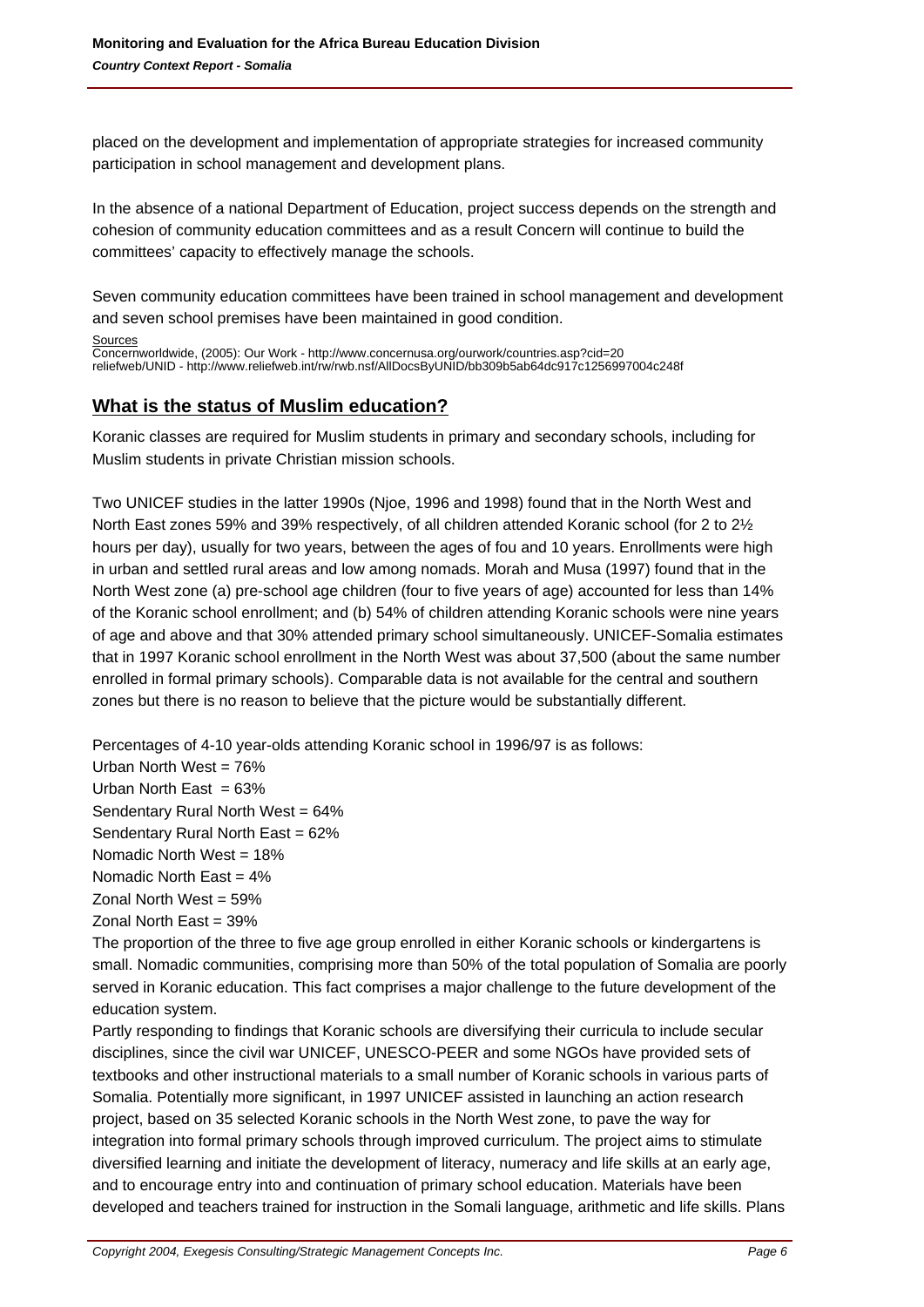are underway to replicate the project in the North East and Central zones. This project, an evaluation of which is intended, has been incorporated into UNICEF-Somalia's Master Plan of Operations, 1999-2000, which, articulates the rationale as follows:

A well-designed, age-appropriate, pedagogically sound and socio-culturally relevant early childhood education program (ages three to six) will not only promote cognitive and emotional development of young children but will also lay the strong foundation for more relevant learning in primary education. The program plans to initiate an action research with a view to developing a strategy for integrating Early Childhood Education in existing learning centers, notably Koranic schools and NGO-run kindergartens.

#### Sources

justinlong\_reality -check - http://www.justinlong.org/reality-check/20031215.htm The EFA 2000 Assessment: Country Reports: Part II: Analytic Section http://www2.unesco.org/wef/countryreports/somalia/rapport\_2.html

# **Additional Basic Education General Information**

## **Donor Information**

European Commission - 2005 US\$ 5,860,000 Back to School Campaign

World Vision - 2005

US\$ 205,150

Support to girl child basic education

Sources

irinnews, (2005): EC funds primary school projects http://www.irinnews.org/repot.asp?ReportID=45301&SelectRegion=Horn\_of\_Africa Reliefweb, (2005): List of commitments/contributions and pledges -<br>http://ocha.unog.ch/fts/reports/daily/ocha\_R2\_A652\_\_05082316.pdf http://ocha.unog.ch/fts/reports/daily/ocha\_R2\_A652\_

# **Teacher Training**

## **Number of Teachers by Level**

| Level     | <b>Number</b> |
|-----------|---------------|
| Total (1) | 9,088         |
| Primary   |               |

(1) - FY 03/04

**Sources** 

Reliefweb, (2005): EC and UNICEF join hands to support education in Somalia http://www.reliefweb.int/rw/RWB.NSF/db900SID/VBOL-696HBA?OpenDocument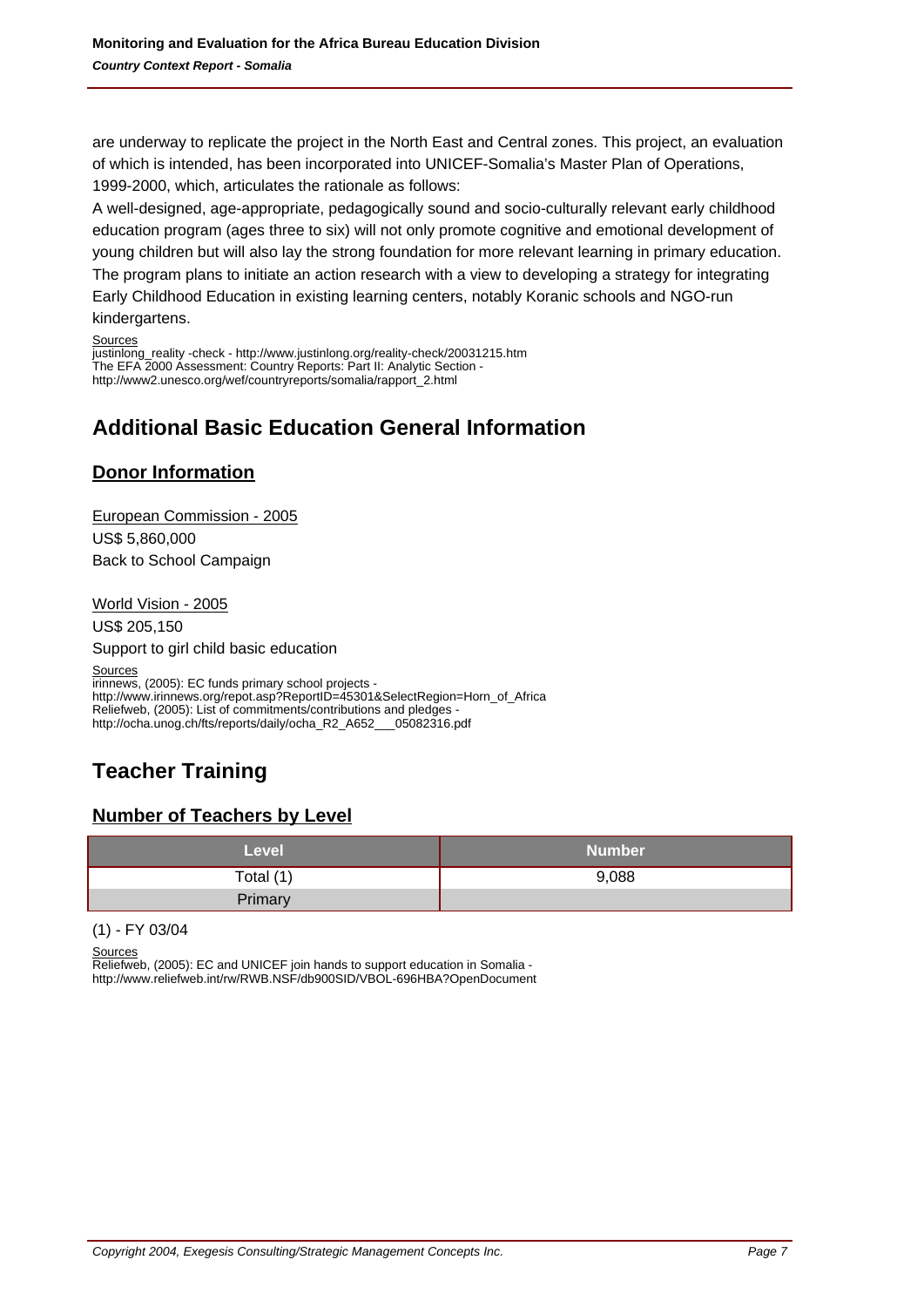## **Number of Primary Teachers by Gender**

| Total | Male  | Female |
|-------|-------|--------|
| 088.  | 7,878 | ,210   |

FY03/04

**Sources** 

Reliefweb, (2005): EC and UNICEF join hands to support education in Somalia http://www.reliefweb.int/rw/RWB.NSF/db900SID/VBOL-696HBA?OpenDocument

## **Pupil/Teacher Ratio**

| Level | Total        | Urban | Rural |
|-------|--------------|-------|-------|
| Total | 1, 21.1<br>. |       |       |

#### FY03/04

Sources

irinnews/reportID=45301 - http://www.irinnews.org/report.asp?ReportID=45301&SelectRegion=Horn\_of\_Africa

## **What is the design of in-service teacher training programs?**

To coincide with the distribution of new textbooks, UNICEF with local authorities, provided in-service training to 6,500 mostly lower primary school teachers between March and July 2002. UNICEF hired four international subject-specialists to train 64 teacher trainers from zonal authorities. A Trainer's Manual was developed for each subject and a standardized 19-day course devised to teach all lower primary school teachers. The course familiarized the teachers with the textbooks and taught them how to teach four subjects – mathamatics, science, social studies and the Somali language. A similar course for Arabic and Islamic studies is being finalized. Incorporated in the training were child-centered and gender-sensitive teaching techniques, as well as textbook management and basic school data collection. Teachers discussed issues such as girls' education and how they could persuade parents to send girls to school.

Sources

UNICEF\_NewDawndoc. - http://www.unicef.org/somalia/SOM\_NewDawndoc.pdf

## **Number of Teacher Training Institutions. Names and Addresses of Prominent Institutions**

### **General**

Number of Institutions: 4

Amoud University:

The College of Education is one of the colleges of Amoud University. The primary objective of the college is to meet the needs of the society for trained and qualified teachers.

Banaadir Teacher Training Institute:

Banaadir is an all women`s training college. The college which will train 105 women, actually started classes in February 2005, but was officially opened on April, 9 by the Minister of Education of the Transitional National Government (TNG). It is the first time since the start of the civil war that such an institution has come into operation.

### Mogadishu University:

It is a non-profit, non-sectarian and non-governmental institution of higher education. It is a full member of the Federation of the Universities of the Islamic World (FUMI) and the Association of Arab Private Institutions for Higher Education. Its curriculum is very strong and has been extracted from the curriculum of the similar faculties of the Somali National University and other private universities.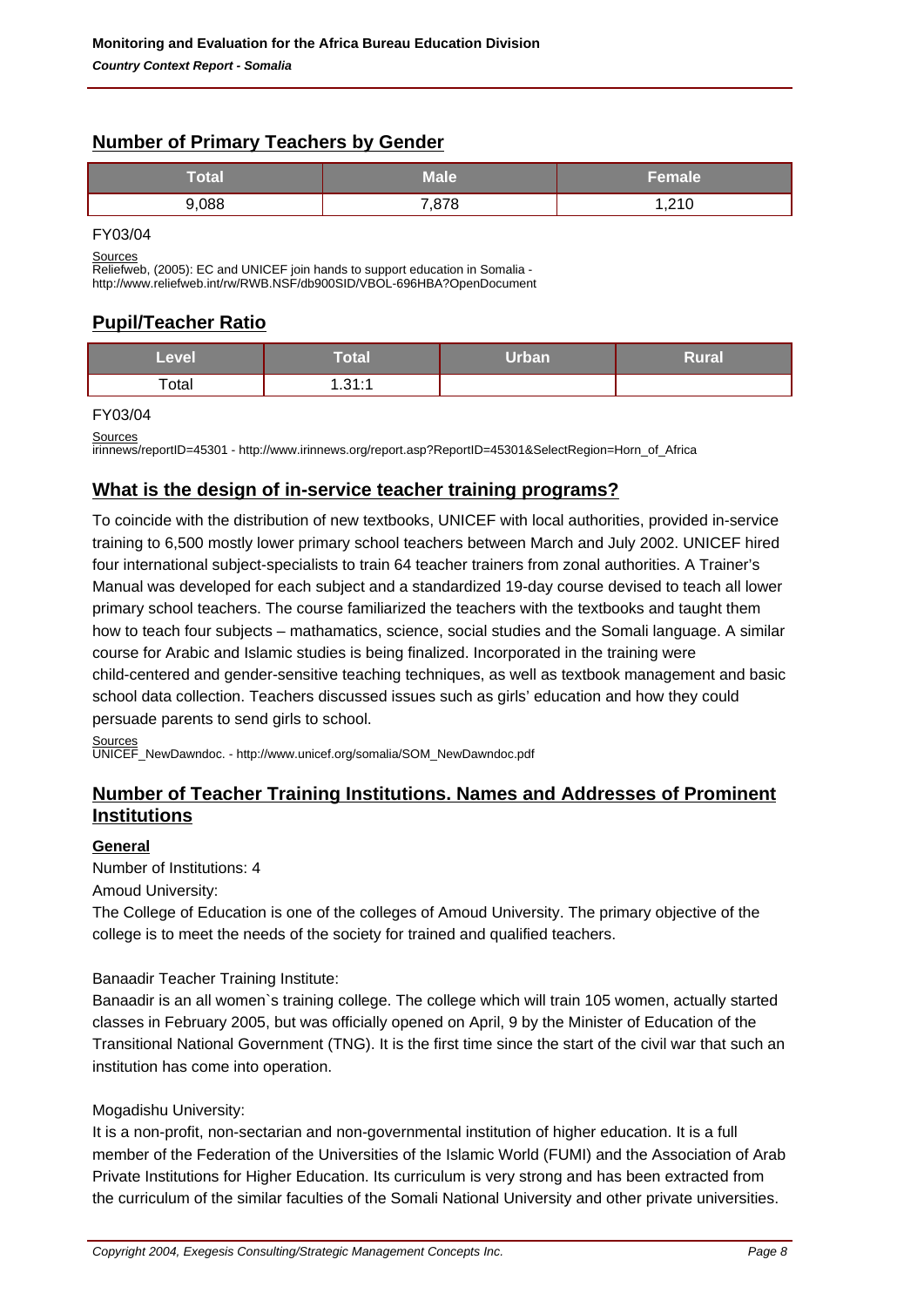it offers studies in IT, nursing, education, arts and economics. 

Halare College:

Primary school teachers complete a one-year intensive training program here.

#### Contact(s):

Amoud University 1st Vice President - Planning & Registrar Prof. Ahmed Abib Hashi Borama, Awdal, Somalia Phone: + 252-8-210029/252-8-210016 vice.presidentpdpr@amoud-university.borama.ac.so http://www.mogadishuuniversity.com/

Banaadir Teacher Training Institute Principal Safiyah Husayn Mogadishu, Somalia

Mogadishu University Mogadishu, Somalia Phone: +252-5-932454, 1-223433, 1-658479 Fax: +252-1-216820 info@mogadishuuniversity.com http://www.mogadishuuniversity.com/

#### **Science**

Number of Institutions: 1

Lafoole College of Education is a faculty of teacher training within the Somali National University. The college performs three academic functions:

- Training of post-secondary students to teach in secondary schools.
- Retraining of teachers for improved competence for teaching in secondary schools.
- Academic training in all subjects taught in secondary schools.

The College of Education is composed of four divisions:

- Division of Education
- • Division of Languages
- Division of Science and Mathematics
- • Division of Social Sciences

#### **Sources**

Amoud-University, (2002): College of Education - http://www.amoud-university.borama.ac.so/

irinnews, 2005: First women`s teacher training college opens - http://www.irinnews.org/print.asp?ReportID=27198

SOTAS, (2005): Lafoole - http://www.lafoole.com/index.html

World Education Services - Canada: Education Overview: 2000 - http://www.wes.org/ca/wedb/somalia/soedov.htm#admin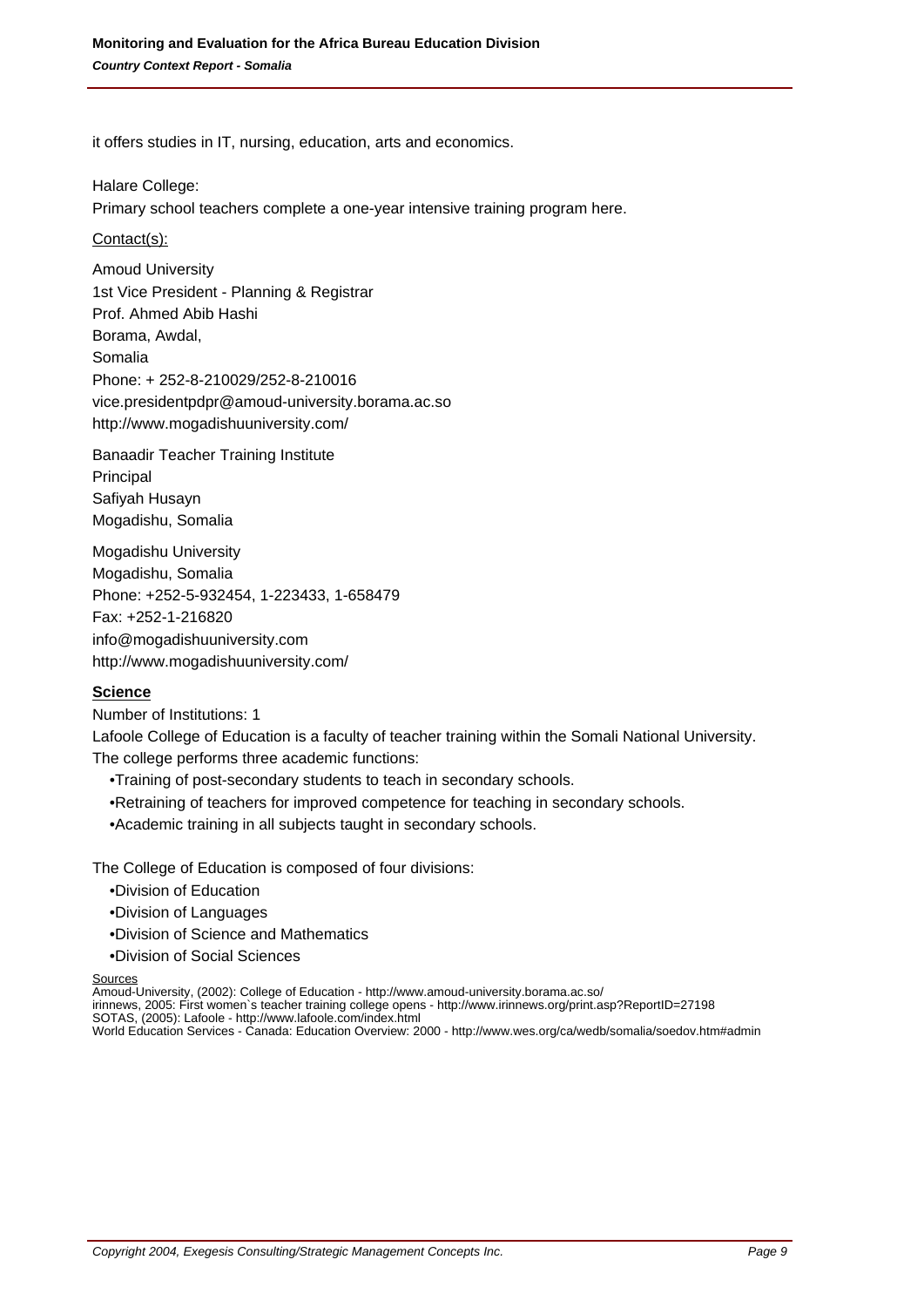## **Minimum Requirements for Teacher Training Recruitment**

#### General

Access to higher education is based on the secondary school leaving certificate, awarded after the national examination and completion of 12 years of primary and secondary education. In addition, students were required to serve the first two years after secondary school in national service and for some programs, to pass a competitive entrance examination.

Primary school teachers are trained in secondary-level teacher-training programs. The programs are two-years in duration. Upon completion they are awarded a diploma. A one-year intensive training program for primary teachers was introduced at Halare College.

Secondary school teachers are trained in the National University's Faculty of Education in three-year programs or at the Technical Teacher Training College for vocational and technical education. Admission to both institutions is open to students who have completed the secondary education.

The students of Banaadir Teacher Training Institute undergo a six-month period of intensive English-language training, before starting their two-year course The college`s language of instruction is English.

#### **Science**

Lafoole College of Education, Somali National University:

Admission to the College of Education is by competitive examination. Students who possess a secondary school leaving certificate with A or B grades, and who have completed the National Service Program, are eligible for the College Entrance Examination. Students who pass the College Entrance Examination must then complete a year of intensive training in English language prior to beginning their course of study at the College of Education.

#### **Technical**

Higher technical and vocational education is offered in specialized institutions which offer courses that last between one and four years in subjects such as industrial studies, public health, veterinary medicine, telecommunications, and commerce. University study consists of four-year programs leading to the Bachelor's Degree. At the time of the civil war, the National University was beginning to offer Master's Degrees.

#### **Other**

Educational Philosophy:

Lafoole College of Education is dedicated to the belief that individualized, facilitative, and socially useful higher education requires a combinaton of professional and theoretical training balanced with responsible participation in society. It is the philosophy of the College of Education that a collage graduate in general, and a teacher in particular, needs to be broadly educated, as well as be a master of his or her chosen discipline. Furthermore, a graduate must be trained in depth in his or her field so as to be able to teach at the secondary level and to compete successfully when undertaking graduate studies. It is equally essential that s/he clearly sees how the discipline relates to the rest of society and that s/he is able to communicate successfully with those not trained in his or her discipline.

#### **Sources**

irinnews, 2005: First women`s teacher training college opens - http://www.irinnews.org/print.asp?ReportID=27198 World Education Services - Canada: Education Overview: 2000 - http://www.wes.org/ca/wedb/somalia/soedov.htm#admin SOTAS, (2005): Lafoole - http://www.lafoole.com/index.html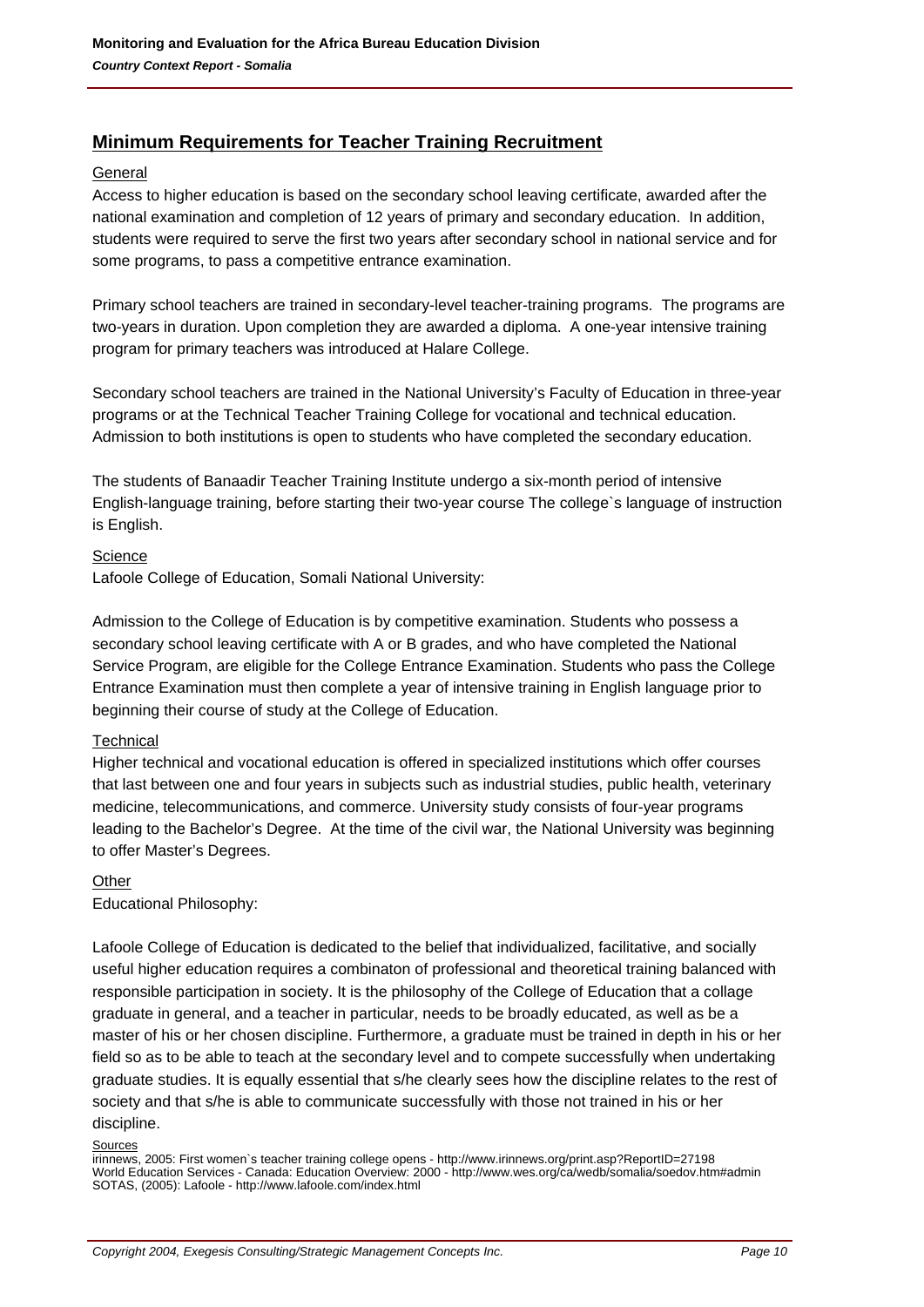## **What are current methods of teacher training?**

Training of pre-primary and primary/basic school teachers:

Primary school teachers are trained at Scuole Magistrali one year after completion of secondary education. They are awarded a diploma.

Banaadir Teacher Training Institute (all women`s teacher training college):

The students will undergo a six month period of intensive English-language training, before starting their two-year course.

Sources http://www.irinnews.org/print.asp?ReportID=27198 globaled - http://www.Imu.edu/globaled/wwcu/background/so.rtf -

## **Are there programs for the professional development and support of head teachers and school administrators?**

Programs for the professional development of teachers exist.

Through the partnership of UNICEF and the European Commission (EC) training for local education

authorities and ministries is to be under-taken.

Sources

Reliefweb, (2005): EC and UNICEF join hands to support education in Somalia http://www.reliefweb.int/rw/RWB.NSF/db900SID/VBOL-696HBA?OpenDocument

# **Girls' Education**

## **What are the primary reasons for girls' low enrollment and completion rates?**

The subordinate role of women in society has led to inadequate numbers of female teachers and other educational professionals and to low female representation on community education committees, depriving girls of educated female role models.

Gender stereotyping:

The curriculum, instructional materials and teaching and learning practices are frequently gender biased.

Child labor:

According to the End-Decade Multiple Indicator Cluster Survey (MICS 2000), 49% of girls aged five - 14 are working in Somalia.

Inadequacies in school infrastructure:

- • Long distances to school
- • Issues of security

• Half the schools have no latrines and the other half rarely have more than one.

Source

UNICEF-Somaliagirlseducation - http://www.unicef.org/girlseducation/files/Somalia\_2003\_(w.corrections).doc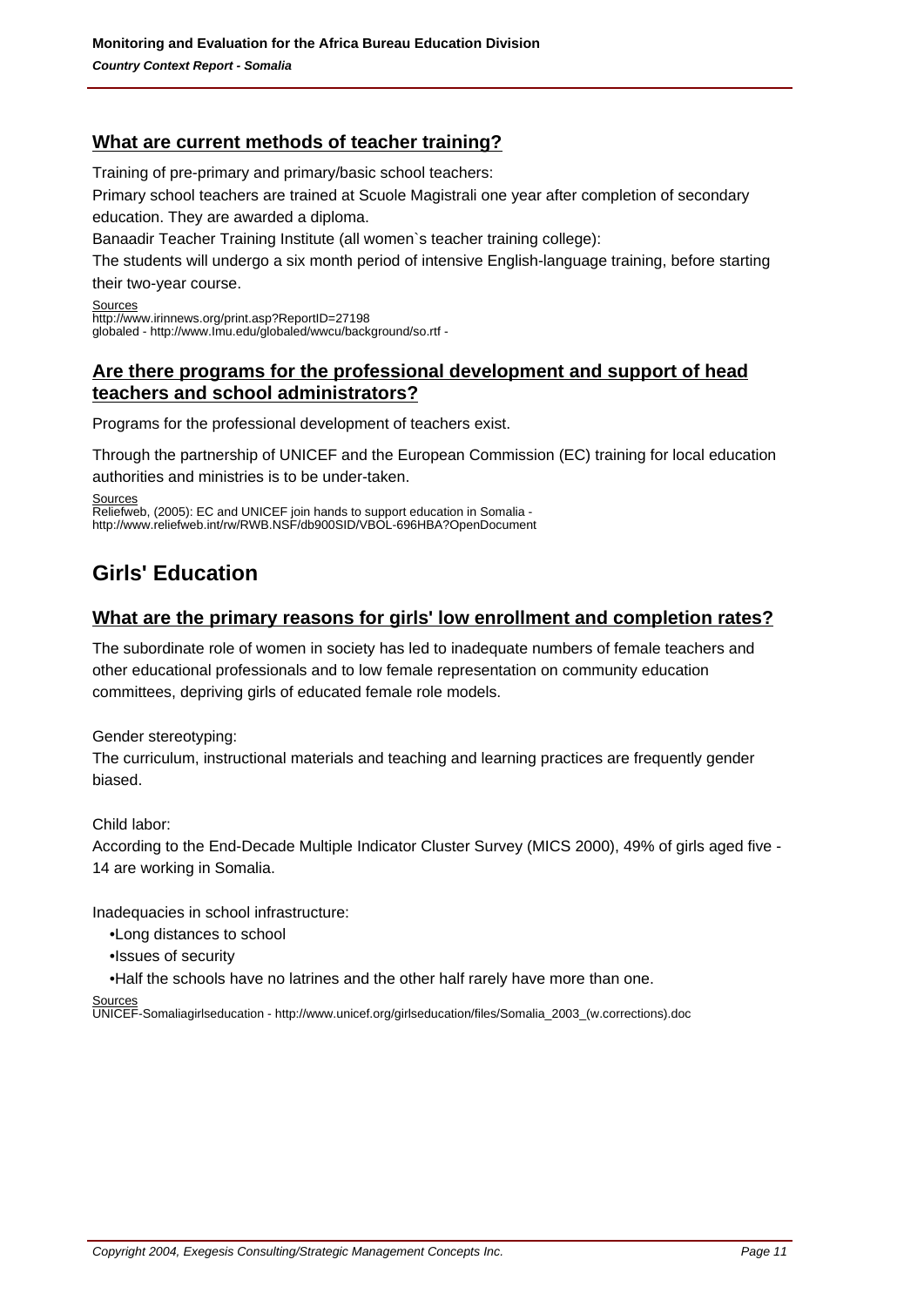## **Is there evidence of curriculum revision?**

#### General

UNICEF`s activities in girls` education include:

- • Developing gender responsive educational policies and plans particularly for the northern zones
- • Improving school infrastructure and implementing a gender disaggregated education management information system across all Somali schools

 • Community empowerment and capacity building of key actors in the education system. **Sources** 

UNICEF-Somaliagirlseducation - http://www.unicef.org/girlseducation/files/Somalia\_2003\_(w.corrections).doc

#### Innovative teaching practices

 • UNICEF is providing professional and gender training and capacity building opportunities for teachers, head teachers and education authorities at zonal, regional, district and school levels to enhance their technical and management skills with particular focus on enhancing girls' education. Sources

UNICEF-Somaliagirlseducation - http://www.unicef.org/girlseducation/files/Somalia\_2003\_(w.corrections).doc

#### Remove gender bias from textbooks

The recently introduced lower primary syllabus, textbooks and accompanying teacher in-service training under the leadership of UNICEF have provided a strong foundation toward the elimination of gender discrimination. However, these important first steps need to be sustained and expanded. Sources

UNICEF-Somaliagirlseducation - http://www.unicef.org/girlseducation/files/Somalia\_2003\_(w.corrections).doc

## **What are the reforms most likely to stimulate the enrollment and persistence of girls in school?**

Building on exisiting activies, UNICEF plans to:

 • Support the finalization and adoption of the gender responsive education policy and framework for action in the Northeast region or "Puntland" and the Northwest region or "Somaliland"

 • Conduct on-going and phased gender training and professional development for teachers, head teachers and other education personnel at zonal, regional district and school levels

 • Develop and implement an effective school and classroom supervision strategy which would enhance the enrollment, attendance, participation and learning achievement of girls at primary levels

• Continue to advocate for the removal of gender stereotyping in learning materials and processes

 • Support improvement of the learning environment in project areas by implementing a low cost "School Improvement Programme," and providing basic sanitation facilities including separate latrines for girls. Advocate for and support the establishment of upper primary grades to lower primary schools to stem the dropout of girls during transition from lower to upper primary grades

 • Mobilize communities, authorities and partners to emphasize the importance of girls` education and enhancing their enrollment and effective participation in education.

Sources UNICEF-Somaliagirlseducation - http://www.unicef.org/girlseducation/files/Somalia\_2003\_(w.corrections).doc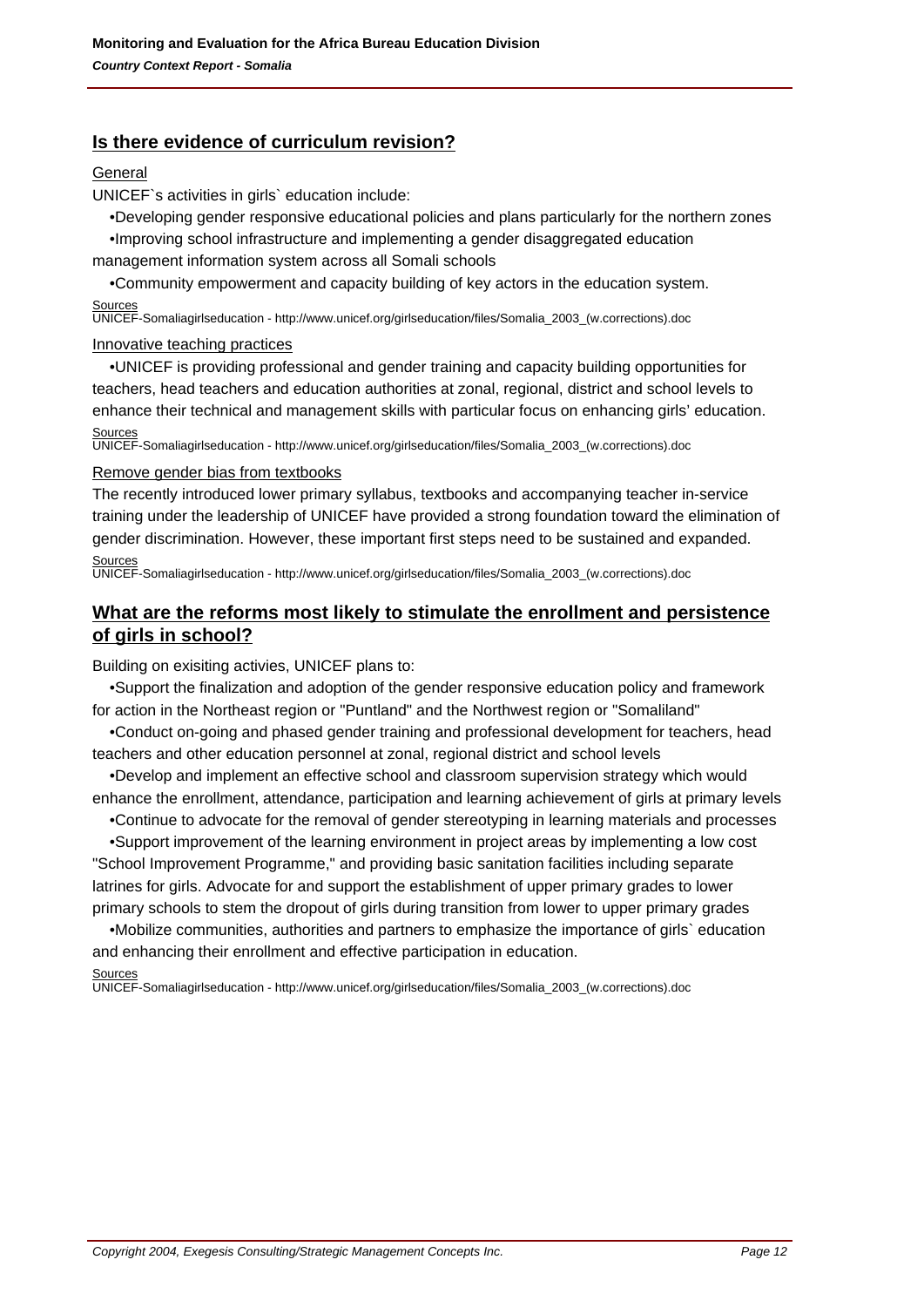## **Are schools safe for girls? What is the most common threat to the safety of schoolgirls?**

No, an Africa Rights report identified cases of teachers demanding sexual favors from female

students in return for good grades.

Sources

UNAIDS/UNFPA/UNIFEM: Women & HIV/AIDS Women & HIV/AIDS Confronting the Crises http://www.unfpa.org/hiv/women/report/chapter5.html

# **Textbooks and Other Learning Materials**

## **Are teaching guides and other resources available?**

Teaching guides are available.

UNICEF with UNESCO and other partners have developed and distributed teacher`s guides for

literacy, numeracy, science, social studies and life skills (including HIV/AIDS, sexually transmitted infections, female genital cutting, gender and other areas) which is in line with the new curriculum.

**Sources** 

UNICEF-Somaliagirlseducation - http://www.unicef.org/girlseducation/files/Somalia\_2003\_(w.corrections).doc UNICEF/somalied - http://www.unicef.org/somalia/education\_111.html

## **What are the mechanisms for development/distribution of teaching and learning material?**

Development

UNICEF has developed textbooks for lower primary level schools and printed textbooks in collaboration with UNESCO and other partners.

### **Distribution**

UNICEF has distributed textbooks to all schools in collaboration with UNESCO and other partners. Sources

UNICEF-Somaliagirlseducation - http://www.unicef.org/girlseducation/files/Somalia\_2003\_(w.corrections).doc

## **To what extent is information communication technology available/used in basic education?**

### ICT Available

Telephones - main lines in use: 100,000 est (2002)

Telephones - mobile cellular: 35,000 (2002)

Telephone system: The public telecommunications system was almost completely destroyed or dismantled by the civil war factions; private wireless companies offer services in most major cities and charge the lowest international rates on the continent. Local cellular telephone systems have been established in Mogadishu and in several other population centers. International connections are available from Mogadishu by satellite.

Radio broadcast stations:

AM 0, FM 11, shortwave 1 in Mogadishu; 1 FM in Puntland, 1 FM in Somaliland (2001) Television broadcast stations: 4 note: two in Mogadishu; two in Hargeisa (2001)

Internet country code: .so

Internet hosts: 4 (2004)

Internet users: 89,000 (2002)

Sources

CIA, (2005): World Factbook - http://www.cia.gov/cia/publications/factbook/geos/so.html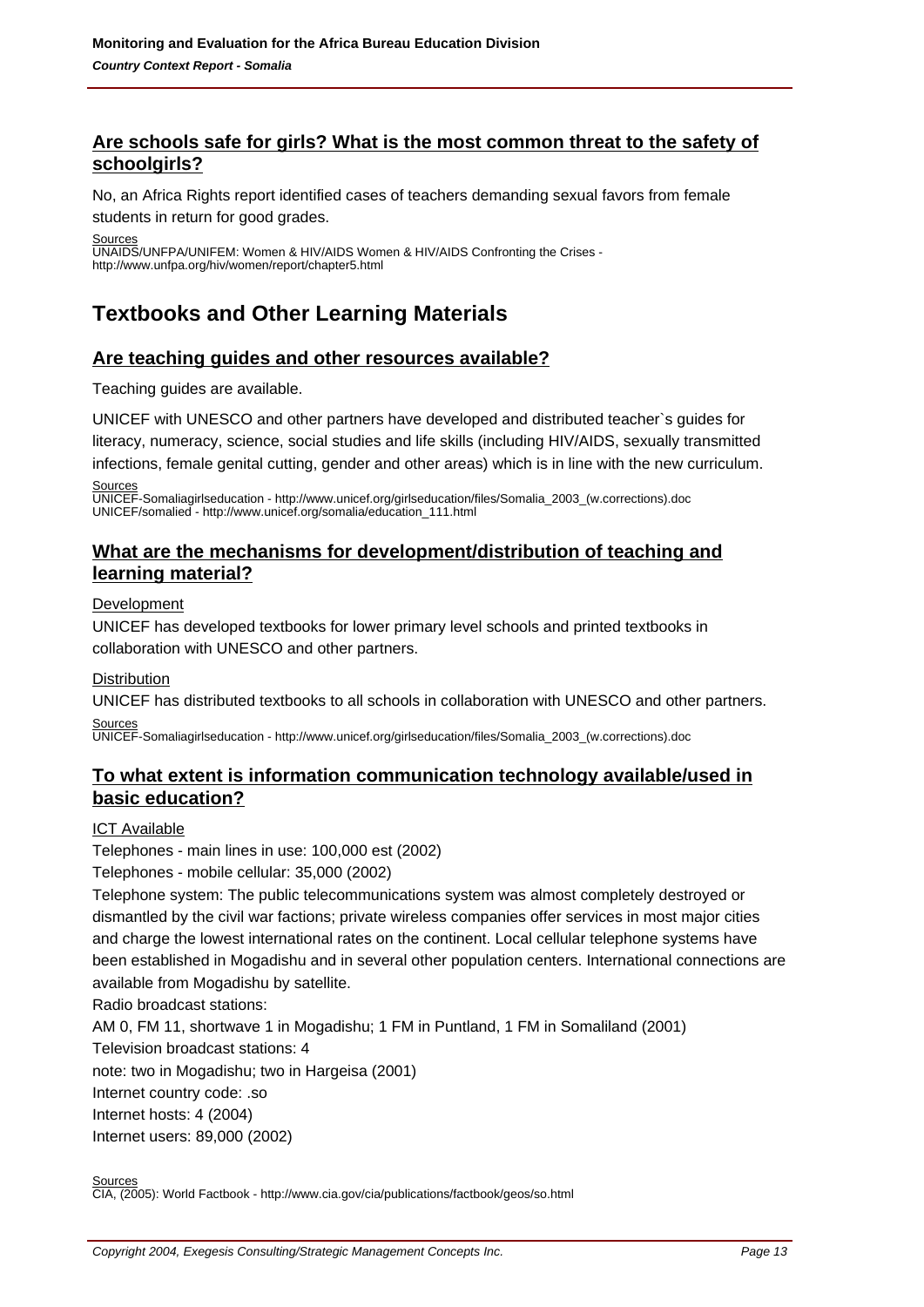## **Description of Transportation Systems and Projected Improvements**

Highways: total: 22,100km paved: 2,608km unpaved: 19,492 km (1999 est.)

Ports and harbors: Boosaaso, Berbera, Chisimayu (Kismaayo), Merca, Mogadishu

Airports: 60 (2003 est.)

Airports with paved runways: total:6 over 3,047m: 4 2438 to 3047m: 1 1,524 to 2,437m: 1 (2004 est.)

Airports with unpaved runways: total: 54 2,438 to 3,047m: 4 1,524 to 2,437m: 19 914 to 1,523m: 29 under 914m: 2 (2004 est.)

Air transportation is provided by small air charter firms. A number of airlines operate from Hargeisa. Some private airlines, including Air Somalia and Daallo Airlines, serve several domestic locations as well as Djibouti and the United Arab Emirates. The UN and other NGOs operate air service for their missions.

**Sources** 

CIA, (2005): World Factbook - http://www.cia.gov/cia/publications/factbook/geos/so.html USstatedepartment - http://www.state.gov/r/pa/ei/bgn/2863.htm

# **Community Participation in Basic Education**

## **What is the level of community participation vs. government share of social and financial responsibility for basic education?**

Without a central government since the start of the war, the task of running schools has mostly fallen on community education committees established in 94% of the schools. UNICEF in collaboration with local authorities has trained and will under the new agreement, continue to support the committees. **Sources** 

CABA\_archives - http://list.s-3.com/cgi-bin/wa.exe?A2=ind0501&L=caba&F=&S=&P=1998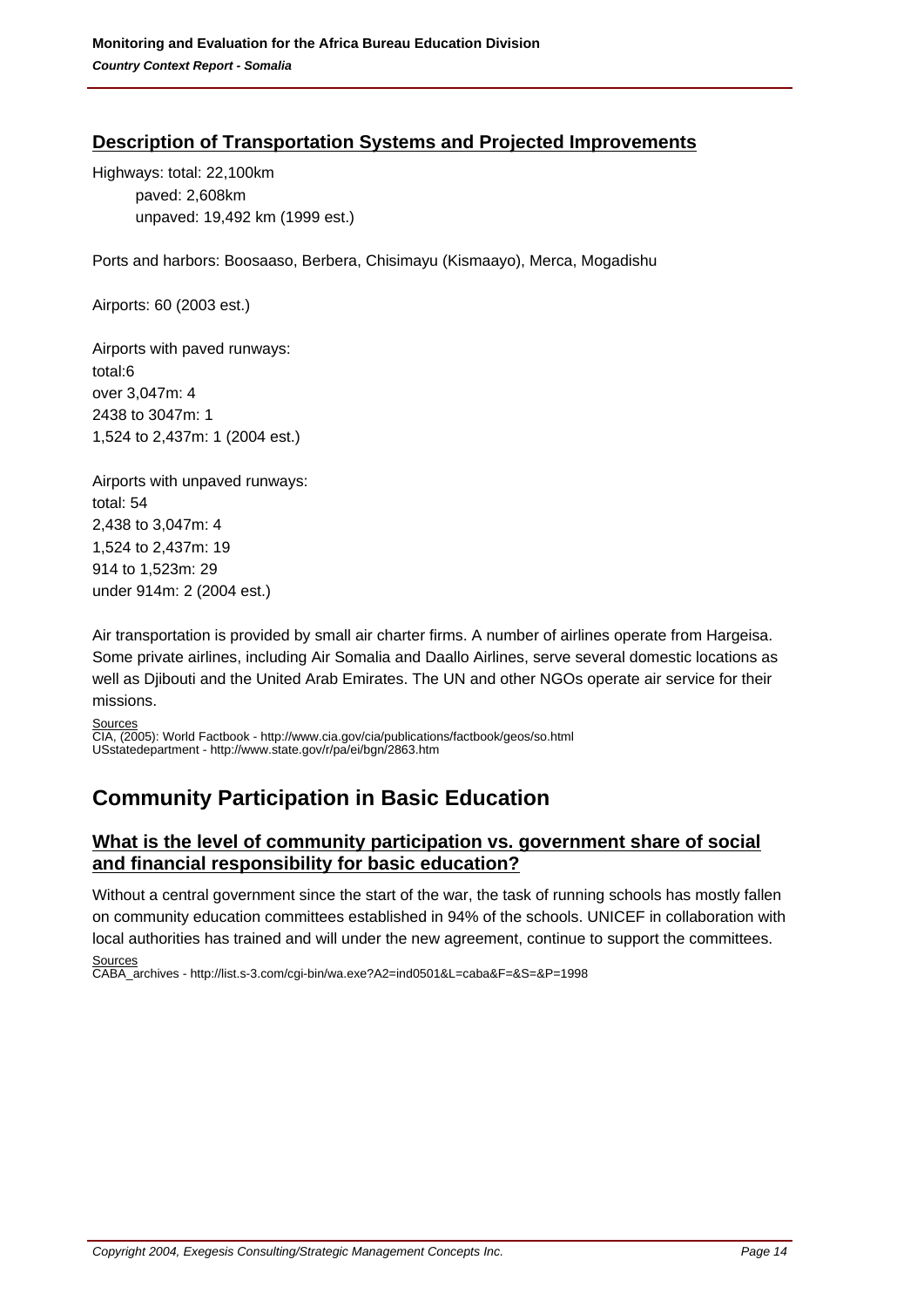## **Are NGOs and civil society involved in education? What role do they play? Who are they?**

NGOs and civil society are involved in education.

#### Committee to Aid Somali Education (CASE):

The aim of the Committee to Aid Somali Education is to restore hope to young people whose access to schools and trained teachers has been curtailed for a generation by the ravages of war. CASE hopes to accomplish this goal by working with schools to improve the educational system, by providing an atmosphere that encourages young people to seek education and by opening up opportunities for all students regardless of gender, the region from which they come or their ability to pay.

Somali Teachers Association Site (SOTAS):

The Somali Teachers Association, as the professional organization of teachers, promotes and advances public education. The objectives are:

- To advance and promote the cause of education in Somalia
- To improve the teaching profession

 • By promoting the establishment of working conditions that will enable Somali teachers return to Somalia

 • By organizing and supporting groups that tend to improve the knowledge and skill of Somali students

 • By meetings, publications, research and other activities designed to maintain and improve the communication and the competences of Somali teachers.

### Galkayo Education Centre for Peace and Development (GECPD):

GECPD`s program provides free education for poor, orphaned and displaced girls, both in primary and non-formal education. Primary education is offered to girls between the ages of six and 12. Non-formal education, also known as "second chance education", is offered to girls from 13 years and older, who have been unable to attend or complete their primary education.

Committee to Aid Somali Education (CASE)

19436 Wilderness Drive, West Linn Phone: +27-503-97068-2024 Fax: +27-503-699-9833 somalieducation@comcast.net

 Somali Teachers Association Site (SOTAS) Mahamed Iidle Toronto, Ontario. Canada Phone: +416-366-0769 mahamed@konverge.com

Somali Teachers Association Site (SOTAS) Hassan M. Ali Edmonton, Alberta. Canada Phone: +780-423-5093 caraay@hotmail.com